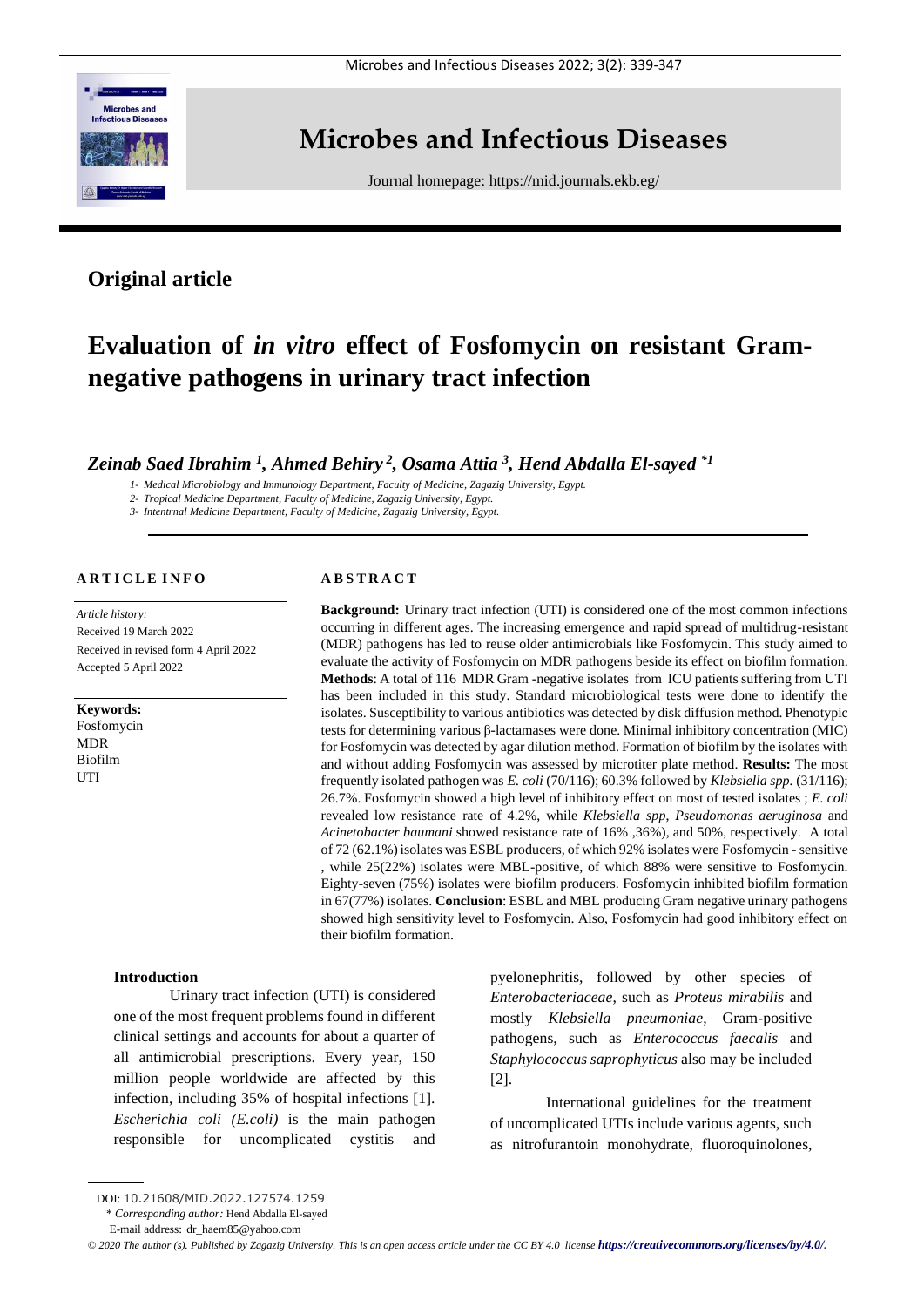trimethoprim-sulfamethoxazole, and beta lactams. Currently,a great number of uropathogens has been shown to exhibit a high level of resistance to more than one antimicrobial agent and are identified as multidrug-resistant organism (MDROs). Resistance of organisms to multiple drugs represents the most important problem arouse in antibiotic resistance era because it is difficult to manage infections by these organisms beside their exponential increase over the past few years [3]. The rapid evolution of resistance to antimicrobial agents and the decrease in introducing new drugs make it necessary to reconsider the use of older antibiotics [4].

"Fosfomycin", initially known as phosphonomycin, is an old antimicrobial agent with bactericidal and wide spectrum action, firstly identified in Spain in 1969. It belongs to the epoxide group of antibiotics which is structurally distinct from any other antimicrobial agent currently used. Fosfomycin acts by inhibiting phosphoenolpyruvate synthetase which is the first step in the synthesis of peptidoglycan so, interferes with cell wall synthesis [5]. It is available for oral use as "Fosfomycin tromethamine" and as "Fosfomycin disodium" for injection intravenously (IV). Fosfomycin is considered among the first-line therapeutic options for managing UTI [6].

Previous researches on Fosfomycin had noticed its good in vitro efficacy to ward resistant organisms like extended spectrum β lactamases (ESBL) producers, *Klebsiella pneumonia e*resistant to carbapenem and multi-resistant *P. aeruginosa*. This generated more interest in considering usage of Fosfomycin in the last few years [7].

In order to evaluate the effectiveness of Fosfomycin for the management of infections due to MDR pathogens, further studies are necessary. Hence this study on the *in-vitro* efficacy of Fosfomycin on MDR Gram negative pathogens was taken.

## **Materials and Methods**

This cross-sectional study was carried out from (April to December 2021) at Zagazig university hospitals and Medical Microbiology and Immunology Department, Faculty of Medicine, Zagazig University.

## **Patients**

This study included all patients admitted to ICU suffering from UTIs. Urinary tract infection is clinically manifested by the presence of pyrexia and/or any of the symptoms suggesting UTI such as

increased frequency, dysuria, haematuria, suprapubic and/or flank pain. Patients who have refused to participate in the study or have received previous antibiotics within 48hrs before urine sampling and those with UTI caused by Gram positive pathogens, have been excluded from the study.

Zagazig University Institution Review Board (ZU-IRB) has approved this research (Approval code 6894). Consent was taken from all participants or their relatives.

## **Bacterial identification**

One hundred sixteen MDR Gram-negative isolates were recovered from aseptically collected urine specimens. Cultivation of samples was done on "cysteine lactose electrolyte-deficient medium" (CLED agar,**Oxoid, UK**,) after immediate transport to the laboratory. Only isolates with a significant count have beenenrolled in our study. The isolates were identified at first by standard microbiological and biochemical tests [8,9], then verified using API 20 E, API20NE **(Bio Merieux, France)**.

## **Testing sensitivity of the isolates to different antimicrobial agents**

On Mueller-Hinton agar (MHA) plates disc diffusion method has been performed and the results were interpreted using the guidelines of Clinical and Laboratory Standards Institute (CLSI) [10]. The antimicrobial agents used were cefotaxime (CTX:30 µg), gentamicin (CN:10 µg), trimethoprim / sulphamethoxazol (STX:1.25 / 23.75 µg), amikacin  $(AK:30 \mu g)$ , nitrofurantoin  $(F:300 \mu g)$ , piperacillintazobactam (PTZ:100 / 10 µg), imipenem (IMI, 10 μg), ciprofloxacin (CIP: 5 μg),Quality control strain "*E. coli* ATCC®25922" was used.(American Type Culture Collection [ATCC], Manassas, VA, USA).

The MDR was defined by a resistance to at least one agent in 3 or more antimicrobial groups [11]. All MDR isolates were examined for sensitivity to Fosfomycin using disc diffusion (DD) and agar diution (AD) methods. For DD, Fosfomycin disks that contain (200 µg of Fosfomycin plus 50 µg of G6P) (Oxoid, UK) have been used. Determination of MIC by AD was done by adding Fosfomycin disodium salt **(Sigma Aldrich Corporation, USA)**  MHA(**Oxoid, UK**) containing 25 mg/L G6P(**Alpha Chemika,India**) to obtain serial two-fold dilutions with concentrations ranged from 0.25 to 512 mg/l.

The results of MIC of the Fosfomycin were interpreted according to CLSI guidelines for *E. coli*   $(S \le 64, I = 128. R \ge 256)$ , while EUCAST [12]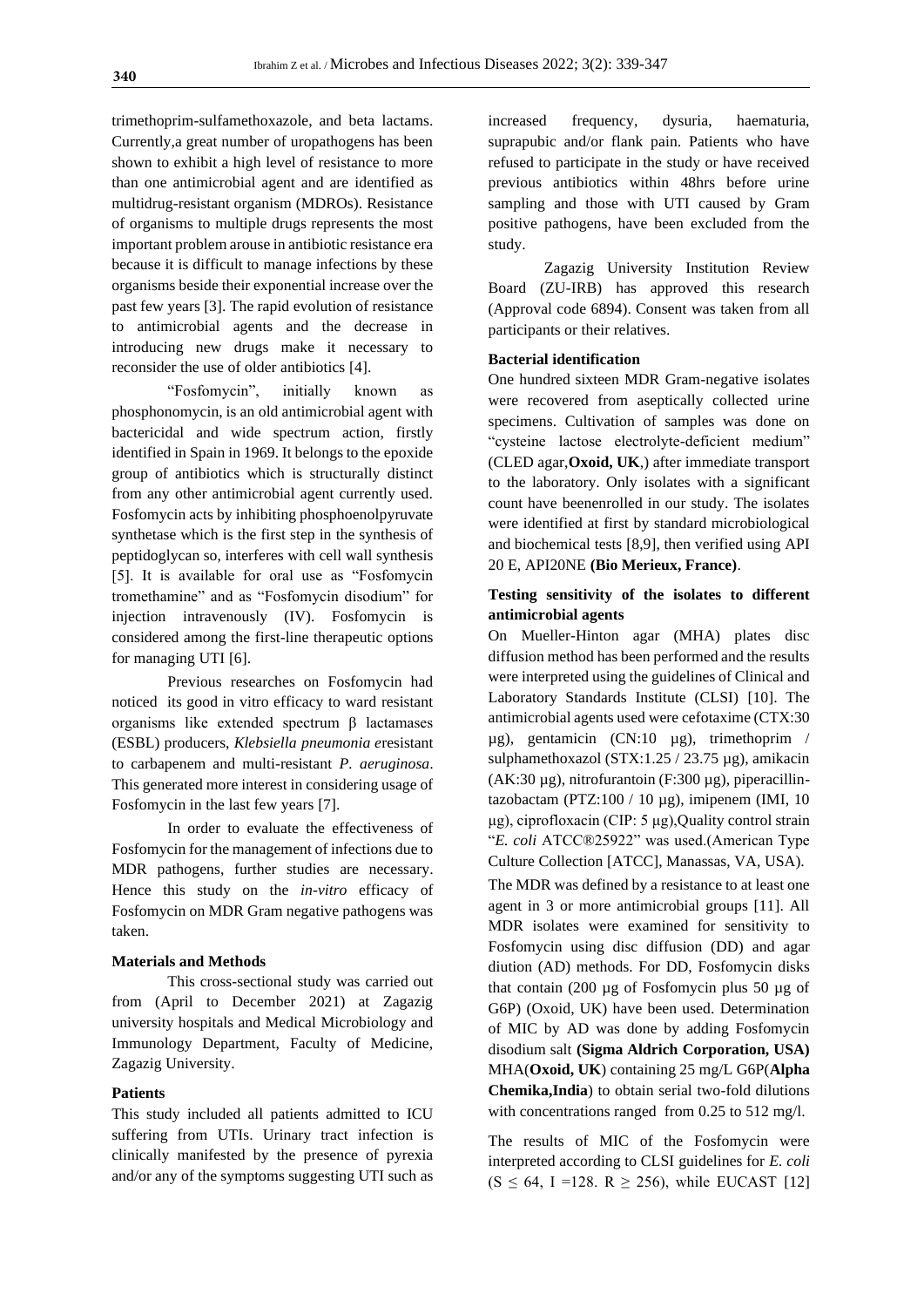guidelines ( $S \leq 32$ , R>32) were applied for all isolates of "*Enterobacteriaceae"* other than "*E. coli*" and "*Pseudomonas aeruginosa"* as CLSI do not provide any criteria for "*Pseudomonas aeruginosa"* and "*Enterobacteriaceae"*other than*"E.coli"* [13].

MIC50 and MIC90 values of Fosfomycin were calculated for tested isolates. MIC50 and MIC90 were defined as the lowest concentration of an antimicrobial at which 50% and 90% of bacterial isolates are inhibited respectively [14].

**Phenotypic detection of different betalactamases** like ESBL, and MBL (metallo βlactamases)

## • **Double disc synergy test (DDST) for ESBL detection:**

After streaking MHA plate with an inoculum of the tested organism adjusted to (0.5 McFarlandturbidity standard), cefotaxime (ctx) or ceftazidime and amoxicilin–clavulanate (AMC) discs have been placed at 30 mm (centre to centre) then incubated. The inhibition zone is enhanced towards amoxicillin-clavulanic acid (keyhole) indicating ESBL production [13].

## • **DDST for MBL detection:**

On MHA plate, a disc of imipenem  $(10 \mu g)$  was put at a distance (20 mm center to center) from a blank disc to which 10  $\mu$ L of 0.5 M EDTA (750  $\mu$ g) was added. After incubation, observing potentiation of the inhibition zone in the distance between the two discs versus that on the other side of imipenem disc was considered as positive for MBL production [13].

## • **Phenotypic detection of biofilm formation with and without Fosfomycin**

Assessment of biofilm formation has been carried out by microtiter plate assay, as mentioned by **Stepanovi et al.,** [15]. Fresh culture of isolates has been adjusted to a 0.5 McFarland turbidity standard. Suspensions were diluted 1:100 in 200 mL tryptic soy broth (TSB) with 1% glucose (**Oxoid, UK**) before being transferred to a sterile flat bottomed tissue culture plate. Incubation of the plates for 24 hrs at 37 °C then, the wells were rinsed three times gently with sterile phosphate buffered saline (PBS, pH 7.3) to remove planktonic bacteria. The adherent biofilms were fixed for 15 minutes in 99 percent methanol, then the solutions were withdrawn, and the plate was left to dry in air. Biofilms were stained for 5 min at room temperature by 200 μL of crystal

violet 0.1% **(Sigma Chemical Co., St Louis, MO, USA**), and then washed with water and left to dry. Wash by 200 ul 95% cold ethanol in each well until complete decolorization of negative control. Using a microtiter plate reader, the optical density (OD) was measured at 570 nm (**BioTek, USA**). All experiments were done in triplicate and the average values were taken. The standard deviation was calculated.

Fosfomycin has been used with a concentration lower than MIC level of various isolates then the obtained values were compared.

## **Statistical analysis**

All data have been analyzed using SPSS 22.0 for windows (SPSS Inc., Chicago, IL, USA). Continuous variables were displayed as mean + standard deviation (SD) and range. Quantitative data were described as percentage.

#### **Results**

In our study, a total of 116 MDR bacterial isolates were detected from urine specimens. Seventy isolates were female while (46) were male patients with their ages ranged from (29-90) years,  $(M\pm SD:55.2\pm 14.5)$ . The most common bacteria encountered was *E. coli* 60.3% (70/116) followed by *Klebseilla species(spp.)* 26.7% (31/116), *Pseudomonas aeruginosa* 9.5% (11/116) and *Acinetobacter baumanii*. 3.5 % (4/116). Catheterization was observed to be the main risk factor for UTI followed by urinary stones. Antibiotic susceptibility profile of isolated organisms to different antimicrobials was shown in **table (1)**. Among the differently tested antibiotics,Fosfomycin was with high level of inhibitory effect on most of tested isolates. *Esherichia coli* showed low level of resistance (4.2%), *Klebsiella spp.*(16%), *Pseudomonas aeruginosa* (36%) while *Acinetobacter baumanii*(50%). Extended spectrum β lactamases producing isolates were 72(62.06%) from which 66(91.7%) isolates were sensitive to Fosfomycin, while 25(21.5%) isolates were MBL producers and 22(88%)from these isolates showed sensitivity to Fosfomycin, **(Tables 2,3), ( Figures 1 and 2).**

Regarding sensitivity of studied isolates to Fosfomycin by agar dilution method, 68(97%) of *E. coli* were sensitive according to CLSI guideline. MIC50 was 1 Ug /dl and MIC90 was 8 Ug /dl.20(64.5%) *Klebsiella spp*. ,8(72.7%) *Pseudomonas aeruginosa*, and 1(25%)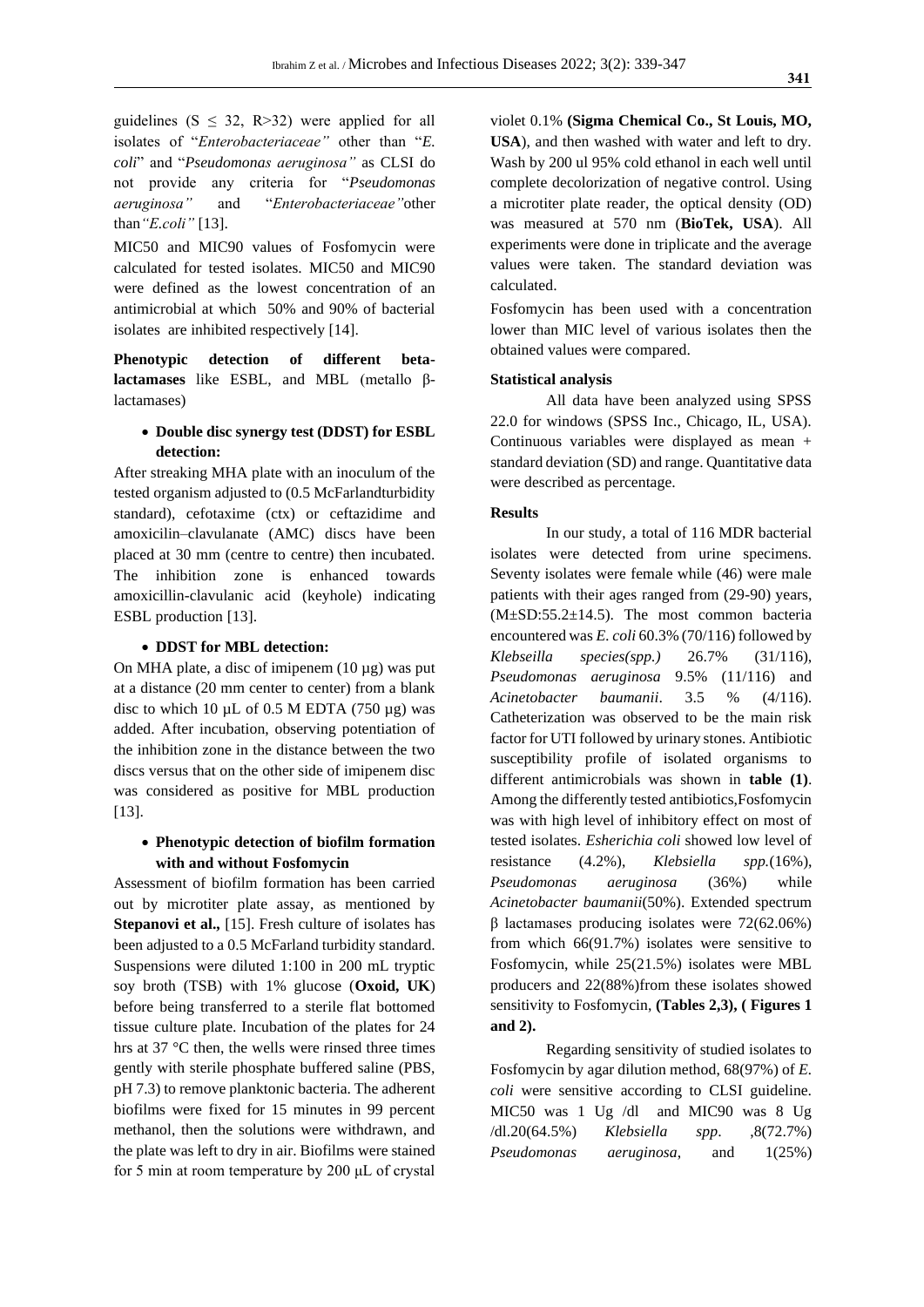*Acinteobacter baumanii* were sensitive according to EUCAST breakpoints, **(Table 4)**.

Among the studied isolates, 87 (75%) were biofilm producers; (56,21,8 and 2) isolates of (*E. coli, Klebsiella, Pseudomonas aeruginosa and A.* 

*baumanii*), respectively. Fosfomycin inhibited biofilm formation at two-fold dilution lower than MIC of each isolate. Biofilm formation was inhibited in 67 isolates:(45) *E. coli* and (19) *klebsiella spp*. and (3) *Pseudomonas aeruginosa* **(Table 5)**.

|                                  | N(%      | N(%     | Amikacin Gentamycin Nitrofurantoin Ceftriaxone Imipeneme<br>N(% | N(%)     | N(%      | tazobactum<br>N(%) | Pipercillin/ Trimethoprim <br>/sulfa $N$ $(\% )$ | $N(\%)$ | Fosfomycin Ciprofloxacin<br>N(% |
|----------------------------------|----------|---------|-----------------------------------------------------------------|----------|----------|--------------------|--------------------------------------------------|---------|---------------------------------|
| E.coli(70)                       | 50(71.4) | 35(50)  | 31 (44.2)                                                       | 58(82.8) | 12(17)   | 65(92.8)           | 56(80)                                           | 3(4.2)  | 48(68.5)                        |
| <b>Klebsiella</b><br>SPP<br>(31) | 18 (58)  | 27(87)  | 19(61.2)                                                        | 25(80.6) | 11(35.4) | 31(100)            | 26(83.8)                                         | 5(16)   | 13(41.9)                        |
| <b>P.</b><br>aeruginosa<br>(11)  | 8(72.2)  | 6(54.5) | 11 (100)                                                        | 11(100)  | 5(45.4)  | 8(72.2)            | 9(81.1)                                          | 4(36)   | 5(45.4)                         |
| baumanii (4)<br>А.               | 4(100)   | 4(100)  | 4(100)                                                          | 4(100)   | 1(25)    | 4(100)             | 4(100)                                           | 2(50)   | 1(25)                           |

**Table 1.** Antimicrobial resistance profile of studied isolates.

**Table 2.** Phenotypic detection of different beta-lactamases producing isolates.

| Isolates (n)                | <b>ESBL</b> | MBL          |  |  |
|-----------------------------|-------------|--------------|--|--|
| <i>E. coli</i> (70)         | 43 (61,4%)  | $10(14.2\%)$ |  |  |
| Klebsiella spp $(31)$       | 23(74.1%)   | $11(35.4\%)$ |  |  |
| Pseudomonas aeruginosa (11) | $5(45.4\%)$ | $4(36.3\%)$  |  |  |
| Acinetobacter baumanii (4)  | 1(25%)      | $0(0\%)$     |  |  |
| Total $(116)$               | 72(62.06%)  | 25(21.5%)    |  |  |

**Table 3.** Fosfomycin effect on various beta-lactam resistant isolates.

| Isolates                   | $\bf R$    | S          |  |  |
|----------------------------|------------|------------|--|--|
| <b>ESBL Producers (72)</b> |            |            |  |  |
| $E. \text{coli}(43)$       | $1(2.3\%)$ | 42(97.7%)  |  |  |
| Klebsiella spp. (23)       | 2(8.7%)    | 21(91.3%)  |  |  |
| Pseudomonas aeruginosa (5) | $3(60\%)$  | $2(40\%)$  |  |  |
| Acinetobacter baumanii (1) | $0(0\%)$   | $1(100\%)$ |  |  |
| <b>Total</b>               | 6(8.3%)    | 66(91.7%)  |  |  |
| <b>MBL</b> producers (25)  | R          | S          |  |  |
| $E. \text{coli}(10)$       | $1(10\%)$  | $9(90\%)$  |  |  |
| Klebsiella spp $(11)$      | 2(18%)     | 9(82%)     |  |  |
| Pseudomonas aeruginosa(4)  | $0(0\%)$   | $4(100\%)$ |  |  |
| Acinetobacter baumanii(0)  | $0(0\%)$   | $0(0\%)$   |  |  |
| <b>Total</b>               | 3(12%)     | 22(88%)    |  |  |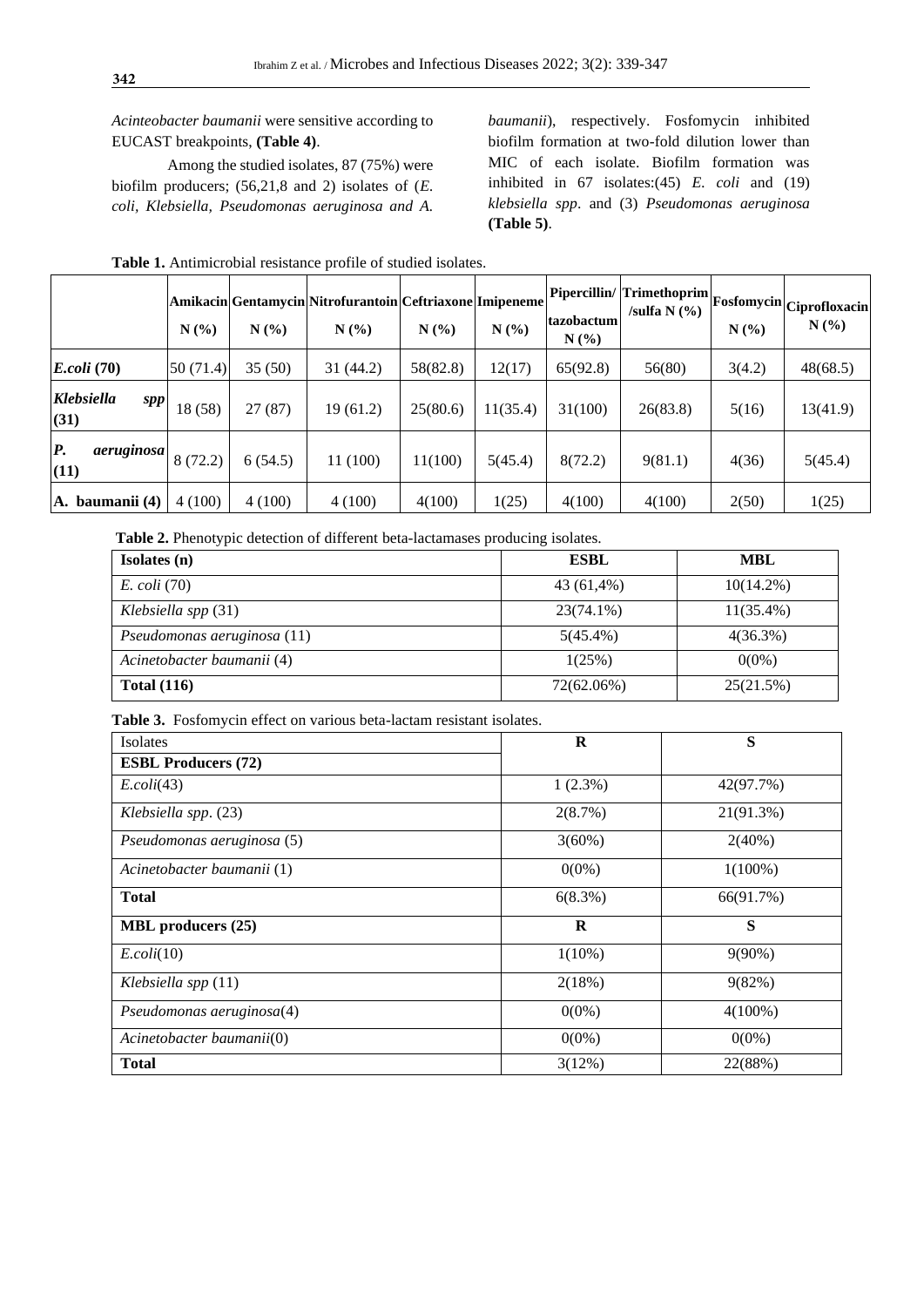| <b>Isolates</b>                            | 0.5            | 1        | $\mathbf{2}$   | $\boldsymbol{4}$ | 8        | 16             | 32           | 64       | 128      | 256            | <b>MIC50</b><br>(ug/dl) | <b>MIC90</b><br>(ug/dl) |
|--------------------------------------------|----------------|----------|----------------|------------------|----------|----------------|--------------|----------|----------|----------------|-------------------------|-------------------------|
| <i>E.coli</i> (70)                         | 30             | 8        | 4              | 12               | 9        | $\theta$       | $\Omega$     | 5        | $\theta$ | $\overline{2}$ | 1                       | 8                       |
| Klebsiella spp.(31)                        | $\theta$       | $\theta$ |                | $\theta$         | 4        | $\overline{2}$ | 13           | 3        | 5        | 3              | 32                      | 128                     |
| <b>Pseudomonas</b><br>$a$ eruginosa $(11)$ | $\overline{0}$ | $\theta$ | $\overline{0}$ | $\theta$         | 3        | 5              | $\mathbf{0}$ | 2        | $\theta$ | 1              | 16                      | 64                      |
| Acinetobacter<br>baumanii (4)              | $\theta$       | $\theta$ | $\theta$       |                  | $\theta$ | $\theta$       | $\theta$     | $\theta$ | 2        | 1              | 128                     | 256                     |

**Table 4.** Minimum inhibitory concentration (MIC) distribution and susceptibility rates of Fosfomycin by agar dilution method against different bacterial isolates.

**Table 5.** Fosfomycin effect on biofilm produced by different isolates.

| <b>Isolates</b>       | Fosfomycin inhibit<br>biofilm<br>$(No=67)$ | Fosfomycin doesn't inhibit<br>biofilm<br>$(No=20)$ |  |  |  |
|-----------------------|--------------------------------------------|----------------------------------------------------|--|--|--|
| E. coli               | 45 (67.2%)                                 | 11(55%)                                            |  |  |  |
| Klebsiella species    | 19 (28.4%)                                 | $2(10\%)$                                          |  |  |  |
| Pseudomonasaeruginosa | $3(4.4\%)$                                 | 5(25%)                                             |  |  |  |
| Acinetobacter baumani | $0(0.0\%)$                                 | $2(10\%)$                                          |  |  |  |

Figure 1. DDST for ESBL detection: The inhibition zone is enhanced towards amoxicillin-clavulanic acid (keyhole).

Figure 2. DDST for MBL detection:potentiation of the inhibition zone in the distance between the Imipenem &EDTA.





### **Discussion**

Urinary tract infections are common bacterial infections caused by different pathogens and constitute a significant burden of hospitalizations and health-care cost. Currently, the rapid development of resistance to routinely used antibiotics made therapeutic options for treating UTI very limited. Hence, there is increasing interest in re-evaluation of old antimicrobial agents to overcome this problem [16]. The aim of this study was evaluation of Fosfomycin activity as analternative drug to treat UTI as well as a last line in management other infections caused by MDR Gram-negative organisms.

In this study, the most common isolated bacteria was *E. coli* 60.3%. This finding is in agreement with studies done in Egypt by **Desouky et al.** [17] and **Ali et al.** [18]. Also, other studies from different countries by **Tumturk et al.** [19].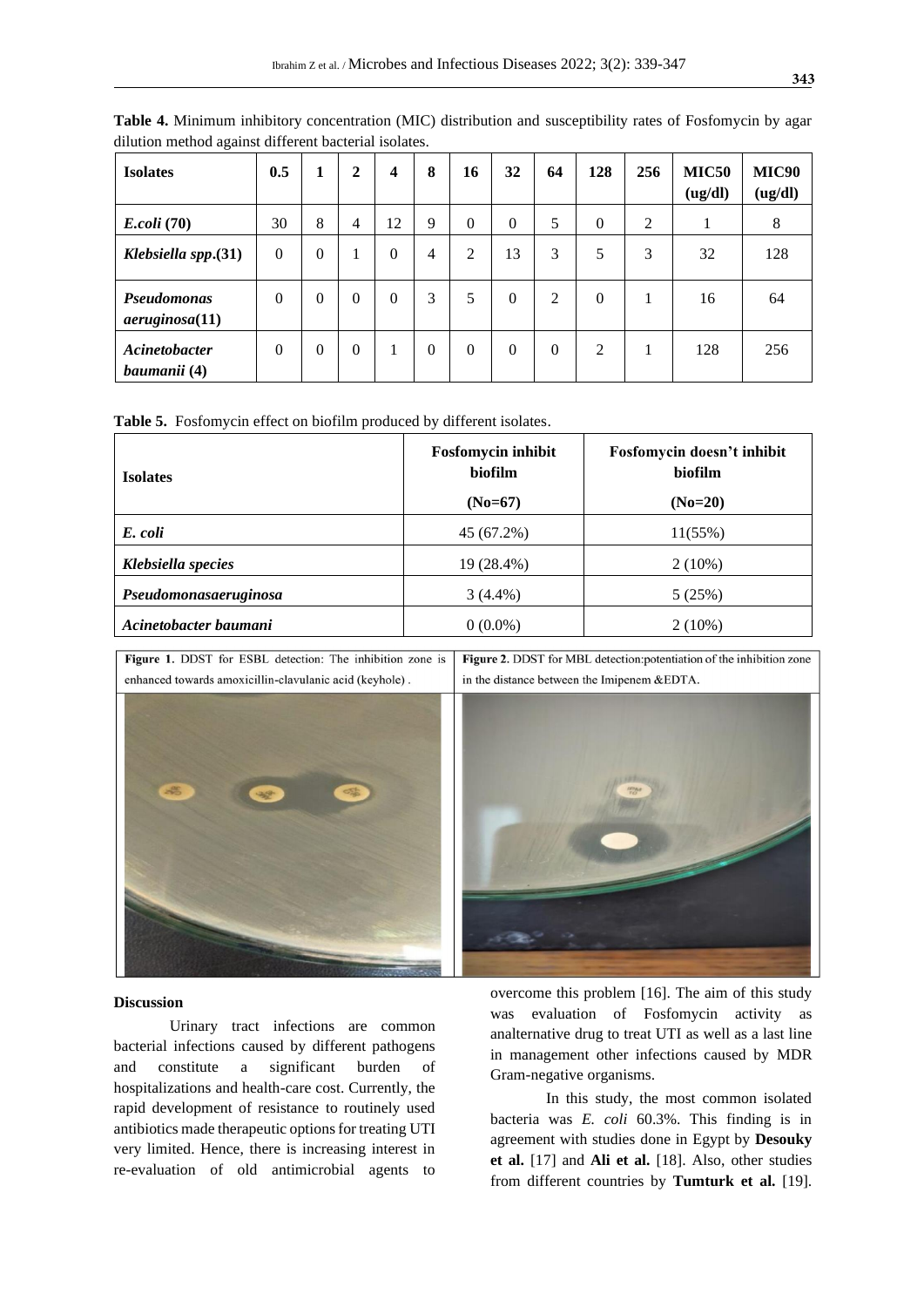**Zare et al.** [1] and **Fajfr et al**. [7] reported that *E. coli* was the most predominant isolated pathogen (66.7%,.45 %,51.3%) respectively.This documented the principal role of *E. coli* in causing UTI.

On analyzing sensitivity pattern, the highest level of sensitivity was observed to Fosfomycin followed by imipenem and ciprofloxacin.In our study, *E. coli* showed a high level of sensitivity to Fosfomycin (95.8%) followed by *Klebsiella spp* (84%), *Pseudomonas aeruginosa* (64%) while *Acinetobacter baumanii* (50%). This low level of resistance toward Fosfomycin may be attributed to non-routine usage of this antibiotic in clinical settings unlike other antibiotics. Withdrawal of an antimicrobial agent from daily regimens or excessive usage in medical field helps to great extent in removing the selective pressure on the antibiotic**.**

Concurrent observations were seen in the study done by **Kowshik and Sumana** [20], who found that Fosfomycin susceptibility was (88.88) % in *E. coli*,(80.39) % in *Klebsiella* and 60.52% in *Acinetobacter.* Also*,* high level of susceptibility to Fosfomycin was reported by studies conducted by **Gopichandet al. [**21] and **Fajfr et al**. [7].The promising antimicrobial activity of Fosfomycin against MDR Gram negative bacteria may be due to unique mechanism of action of this agent. In addition, Fosfomycin is found in a high concentration for a longer period of time in voided urine, its tolerability and safety are also excellent [22].

Extended spectrum β lactamases producing isolates in this study, were 72(62.06%) from which 66 (91.7%) isolates showed sensitivity to Fosfomycin. Previous studies in Egypt reported high rate of ESBL producers. **Zaiton NE et al.** [23] found that ESBL production among isolated *Enterobacteriaceae* was 49 %, while **Abdallah and colleagues** [24] at El Ahrar Hospital-Sharkia governorate detected (48.9%). Similar results were also reported by other researchers **Khater and Sherif,** [25]. An increasing rate of ESBL producers observed in Egypt may be attributableto the irrational use and availability of antibiotics over the counter.

A study conducted by **Gupta et al.** [26]. has found that 52.6% of *E. coli* were positive for ESBL, and all isolates were sensitive to Fosfomycin. In a survey conducted in Spain, there were 417 (97.4%) ESBL-producing isolates showed susceptibility to Fosfomycin[27]. Notably, **Maraki et al**. [28] have demonstrated 100% susceptibility

rate to Fosfomycin among ESBL-producing *E. coli* and *K. pneumoniae* in their recent study.

Carbapenems have been one of the last choices for management of infections caused by MDR organisms but, their role has been affected by rising spread of carbapenem resistant gram-negative organisms.In our study 25(21.5%) isolates were MBL producers by phenotypic method and 22(88%)from these isolates showed sensitivity to Fosfomycin.

This frequency of MBL producing isolates, was lower than that reported in studies by **Elsheshtawy**[29], **Mariappan et al.** [30] and **Abo-Alella et al**. [31] whofound MBL-producers were(41%),(58.6%) and(79.3%) respectively. The discrepancy in the prevalence of MBL among different studies may be due to different sample size orvariances in antimicrobial regimens applied in each locality.

In this study, we performed agar dilution method for determining MIC of Fosfomycin as it the only approved method for MIC detection according to EUCAST. (97%) of *E. coli*were sensitive with (MIC50) was 1 Ug /dl and (MIC90) was 8 Ug /dl .Also, (64.5%) of *klebsiellaspp*, (72.7%) of *pseudomonasaeruginosa*and (25%) of*Acinteobacterbaumani* were sensitive. In a study conducted by **Gopichand et al.** [21] (MIC 50) and (MIC 90) of Fosfomycin in *E. coli* was 1 μgm/mL and 2 μgm/mL respectively. **Aprile et al.** [3] found the values to 1 mg/L and32 mg /L,respectively. **Anand et al**. [32] determined that Fosfomycin MIC50 &MIC90 for *E. coli* by E test stripswere 1 mg /L & 8 mg /L respectively.

Infection by biofilm -forming organisms is a serious problem leads to chronicity and treatment failure. Bacteria inside biofilm community develop resistance to antibiotics by several mechanisms suchas, hindering diffusion of antibiotics, activating efflux pumps that extrude antibiotics out,tolerance and metabolic inactivity of bacteria , horizontal gene transfer ,interaction of antibiotics with a polymeric matrix of biofilm that decreases their activity andmodifications on target cells or masking the target sites, [33]. As a result, newer strategies with ability to limit the prevalence of infections by these organisms and effectively helps in treatment of these chronic conditions should be developed.

Hence, Fosfomycin effect on biofilm has been studied., Fosfomycin has the property to be concentrated in urine that increase its capacity to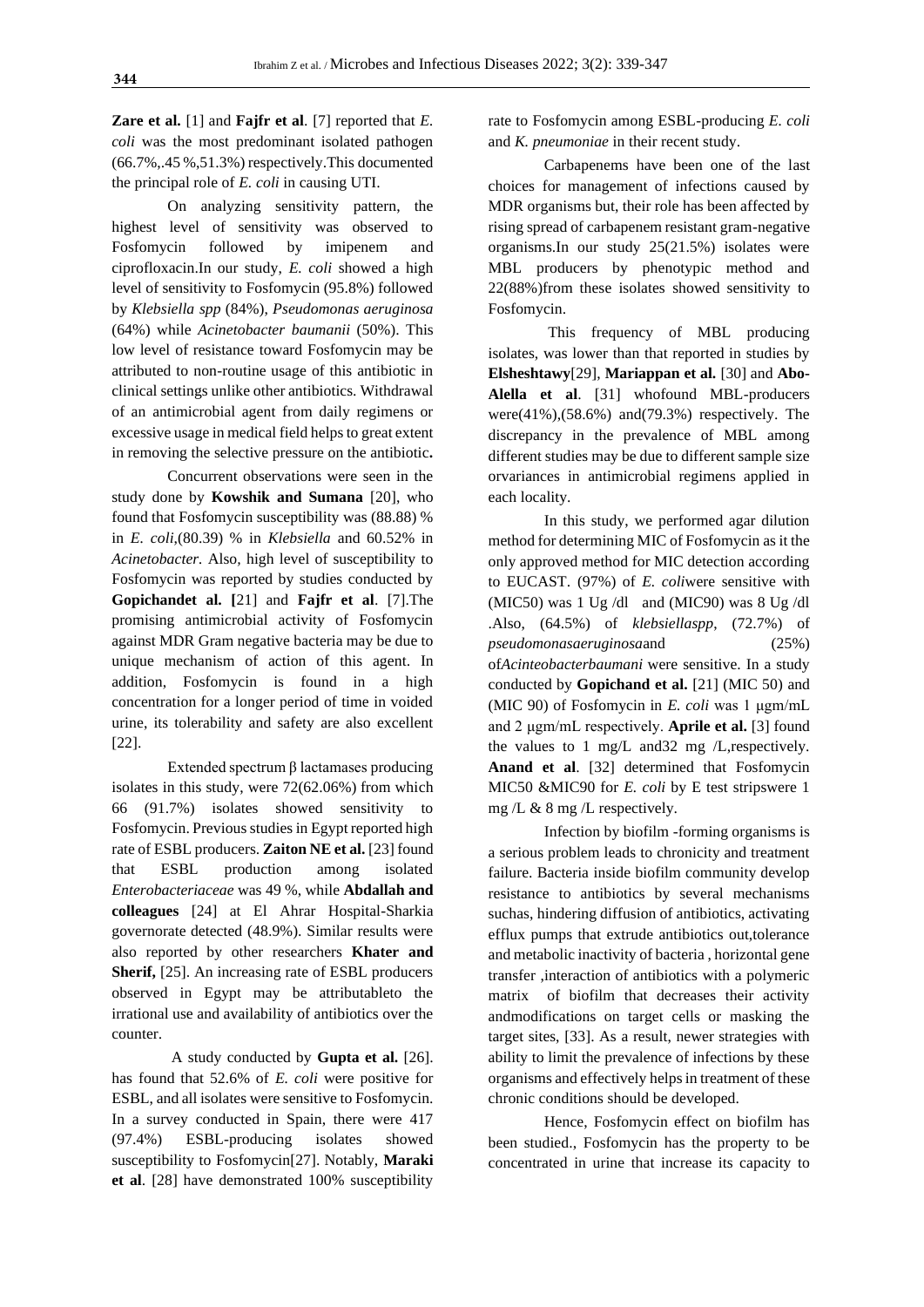break up biofilms, this may be attributed to its good renal excretion.

Regarding this study, out of 116 isolates, **87 (75%)** isolates were biofilm producers. Similaly, **Gopichand et al.** [21] & **Christensen et** al. [34] found that Fosfomycinhas the ability to inhibit biofilms at aconcentration below the MIC level. Biofilm formation was inhibited in 67 isolates: (45) *E. coli* and (19) *Klebsiella spp*. and (3) *Pseudomonas aeruginosa*. The underling mechanisms of Fosfomycin capability to disturb biofilm are to be discussed.

Recently, there are reports of Fosfomycin resistance developed in Spain and Hong Kong due to its extensive use.**Wachino et al.** [35] from Japan identified FosA3 and FosC2, Fosfomycin-resistance genes among *E. coli* isolates. these genes are transmissible and have the ability to spread resistance to this antibiotic, hence, further studies concerning activity of Fosfomycin with other antibiotic combinations are recommended. These combinations allow usage of antibiotic at a low concentration, so decreasing the risk of adverse effect, limiting development of resistance in addition to their synergistic effect.

#### **Limitation**

Small number of studied isolates especially *Acinetobacter baumanii.* The effect of Fosfomycin with other antibiotic combinations could not be assessed due to limited financial resources.

#### **Conclusion**

In our study, ESBL and MBL producing Gram Negative urinary pathogens showed high sensitivity level to Fosfomycin. Also, Fosfomycin has good inhibitory effect on biofilm formation. Fosfomycinshould be considered as a highly effective therapeutic alternativefor UTIs caused by MDR Gram negative pathogens including ESBL and MBL producers.

**Conflict of interest**: All authors affirm no conflict of interest in the work.

**Funding:** This research did not take any specific grant from funding agencies in the public, commercial, or not-for-profit sectors.

**Contributors and authorship**: All authors have made substantial contributions to the conception and design of the study, acquisition of data, analysis and interpretation of data, drafting the article and revising it critically for important intellectual content. Finally, they approved submissionthe version.

## **References**

- 1-**Zare F, Mohammadzadeh Rostami F, Shahsafi M**. Prevalence and pattern of antibiotic resistance of gram-negative bacteria isolated from urinary tract infections in patients referring to Neka Laboratories-Iran. International Journal of Biomedicine and Public Health 2018 ;1(1):30-6.
- 2-**Flores-Mireles AL, Walker JN, Caparon M, Hultgren SJ**. Urinary tract infections: epidemiology, mechanisms of infection and treatment options. Nature reviews microbiology 2015 ;13(5):269-84.
- 3-**Aprile A, Scalia G, Stefani S, Mezzatesta ML**. In vitro fosfomycin study on concordance of susceptibility testing methods against ESBL and carbapenem-resistant Enterobacteriaceae. Journal of Global Antimicrobial Resistance 2020;1; 23:286-9.
- 4-**Patwardhan V, Singh S**. Fosfomycin for the treatment of drug-resistant urinary tract infections: potential of an old drug not explored fully. International Urology and Nephrology 2017 ;49(9):1637-43.
- 5-**Raz R. Fosfomycin**: an old—new antibiotic. Clinical Microbiology and Infection 2012 ;1;18(1):4-7.
- 6-**Behera B, Mohanty S, Sahu S, Praharaj AK.** In vitro activity of Fosfomycin against multidrug-resistant urinary and nonurinary Gram-negative isolates. Indian Journal of Critical Care Medicine: Peer-reviewed, Official Publication of Indian Society of Critical Care Medicine 2018 ;22(7):533.
- 7-**Fajfr M, Louda M, Paterová P, Ryšková L, Pacovský J, Košina J, et al**. The susceptibility to Fosfomycin of Gram-negative bacteria isolates from urinary tract infection in the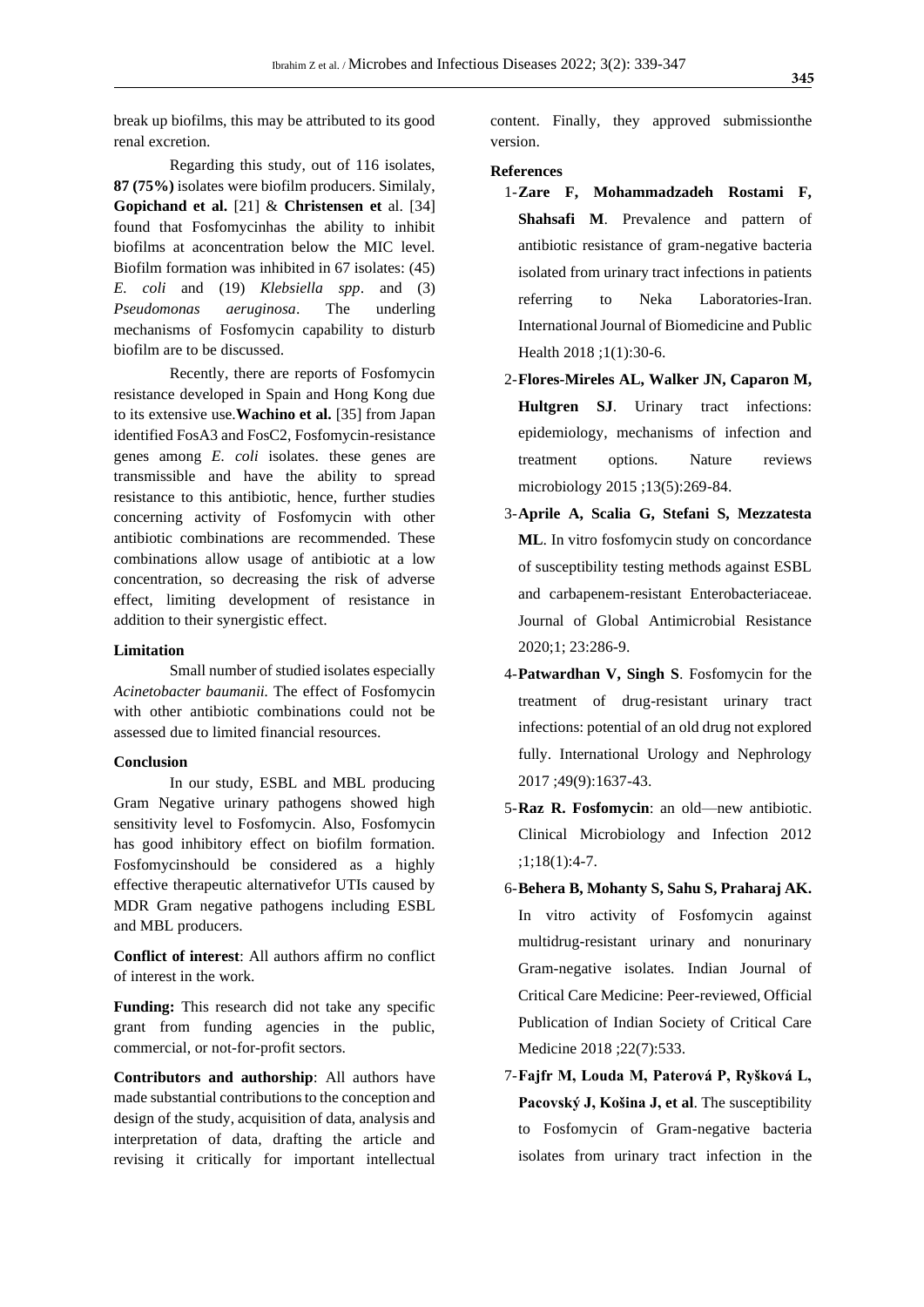Czech Republic: data from a unicentric study. BMC urology 2017 ;17(1):1-6.

- 8-**Winn WC**. Koneman's Color Atlas and Textbook of Diagnostic Microbiology. 6th ed. Baltimore, USA: Lippincot Williams &Winkins; 2006:213–293.
- 9-**Winn WC.** Koneman's Color Atlas and Textbook of Diagnostic Microbiology. 6th ed. Baltimore, USA: Lippincot Williams &Winkins; 2006:309–355.
- 10-**Clinical and Laboratory Standards Institute**. Performance standards for antimicrobial susceptibility testing, 30th ed. CLSI Supplement M100. Clinical and Laboratory Standards Institute, Wayne, PA. 2020.
- 11-**Magiorakos AP, Srinivasan A, Carey R, Carmeli Y, Falagas M, Giske C.** Multidrugresistant, extensively drug-resistant and pandrug-resistant bacteria: an international expert proposal for interim standard definitions for acquired resistance. Clin Microbiol Infect 2012; 18(3):268–81.
- 12-**European Committee on Antimicrobial Susceptibility Testing.** 2015. Breakpoint tables for interpretation of MICs and zone diameter, version5.0. Avalible at: http://www.eucast.org/.last. Accessed September 5, 2018.
- 13-**Performance Standards for Antimicrobial Susceptibility Testing.** Twenty-Fourth Informational Supplement. Wayne, USA: CLSI; 2014.
- 14-**Schwarz S, Silley P, Simjee S, Woodford N, van Duijkeren E, Johnson AP, et al.** Assessing the antimicrobial susceptibility of bacteria obtained from animals. Journal of antimicrobial chemotherapy 2010; 65(4), 601- 604.
- 15-**Stepanović S, Vuković D, Hola V, BONAVENTURA GD, Djukić S, Ćirković I,**

**et al**. Quantification of biofilm in microtiter plates: overview of testing conditions and practical recommendations for assessment of biofilm production by staphylococci. Apmis. 2007 ;115(8):891-9.

- 16-**Medina M, Castillo-Pino E.** An introduction to the epidemiology and burden of urinary tract infections. Ther Adv Urol 2019; 11: 3–7.
- 17-**Desouky DE, Gabr HM, El-Helbawy M, Hathout HM.** Urinary Tract Infection: Prevalence, Risk Factors, Bacterial Etiologies and Antimicrobial Resistance Profile among Egyptian Diabetic Patients: Urinary Tract Infection: Prevalence, Risk Factors, Bacterial Etiologies and Antimicrobial Resistance Profile among Egyptians. European Journal of Medical and Health Sciences 2020; 2(4).
- 18-**Ali MA, Ezzat KA, Abd El Rahman IK.** Epidemiology of urinary tract infections in the children in zagazig university children's hospital.ZUMJ 2019;25(6);909-918.
- 19-**Tumturk A, Tonyali S, Tekce AY, Isikay L, Cime H.** Fosfomycin in the treatment of extended spectrum beta-lactamase-producing Enterobacteriaceae-related urinary tract infections. The Journal of Infection in Developing Countries 2019 ;13(01):73-6.
- 20-**KowshikB. N, Sumana MN.** Susceptibility of multidrug resistant gram-negative bacteria to Fosfomycin. world journal of pharmacy and pharmaceutical sciences 2020; 9, (11): 1461- 1470.
- 21-**Gopichand P, Agarwal G, Natarajan M, Mandal J, Deepanjali S**, Parameswaran S, Dorairajan LN. In vitro effect of fosfomycin on multi-drug resistant gram-negative bacteria causing urinary tract infections. Infection and drug resistance 2019; 12:2005.
- 22-**Neuner EA, Sekeres J, Hall GS, van Duin D.** Experience with Fosfomycin for treatment of